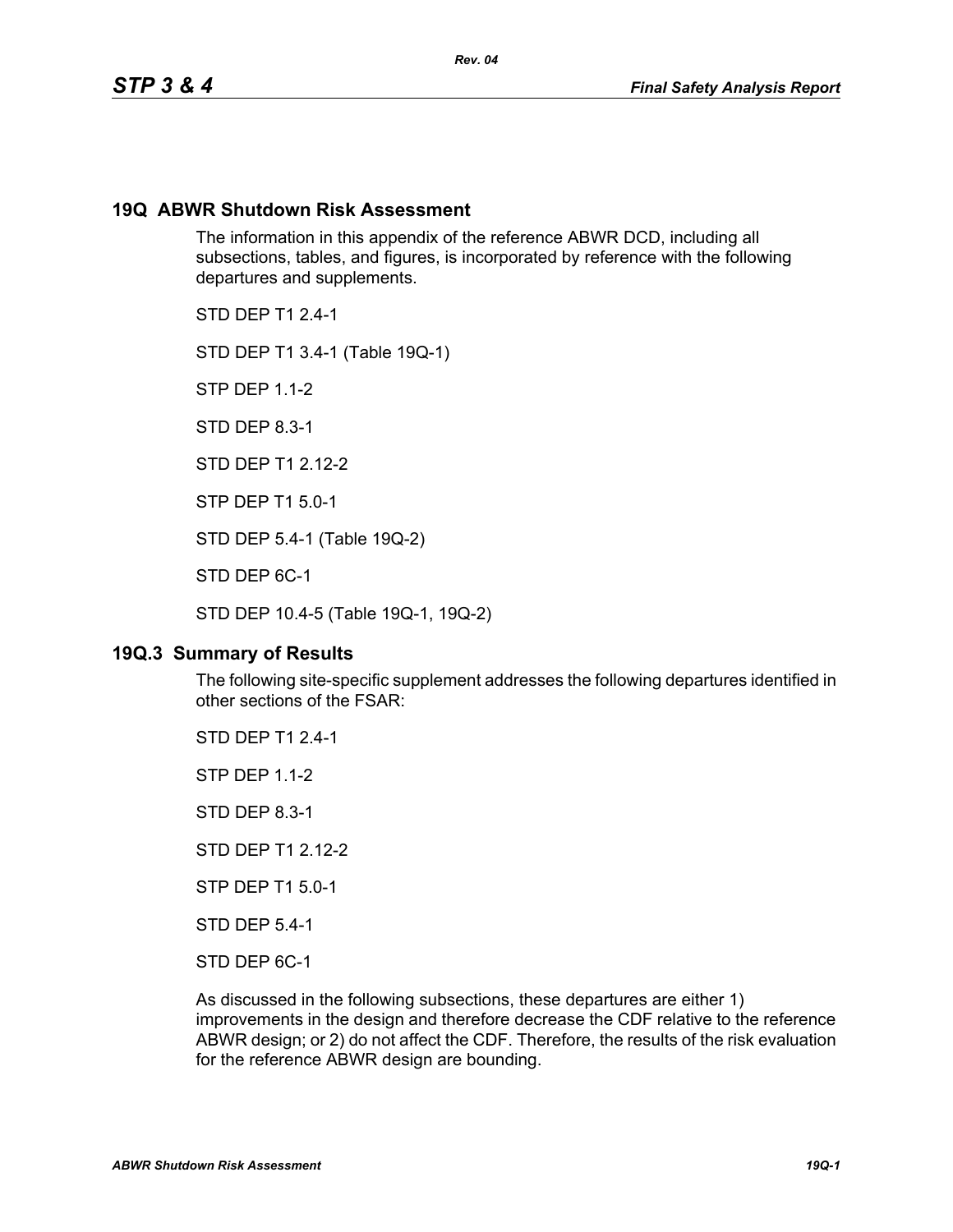# **19Q.4.1 Decay Heat Removal**

## *ABWR Features*

*Other potential heat sinks include the suppression pool (via the safety relief valves), or under certain conditions the Reactor Water Cleanup System, or the Fuel Pool Cooling*  and Cleanup System (if the reactor water level is raised to the refueling level). As a final *method, if the RPV head was removed, bulk boiling of reactor coolant in the RPV with adequate makeup would prevent fuel damage.*

STD DEP 5.4-1

The RWCU design includes two 100% pumps instead of the reference ABWR DCD design of two 50% pumps. The two 100% RWCU pumps represent an improvement in the reliability of the RWCU system, and a decrease in shutdown risk.

#### STD DEP T1 2.4-1

The RHR design has three RHR loops connected to the FPC instead of two for the ABWR DCD with normally closed inter-ties to permit additional supplemental cooling during refueling outages to reduce outage time.

Increasing the number of RHR loops connected to FPC from two to three results in a decrease in CDF, because it is an improvement of the outage management control for the fuel pool cooling system.

## **19Q.4.2 Inventory Control**

STD DEP T1 2.4-1

## *Residual Heat Removal System*

*The ABWR residual heat removal (RHR) system is a closed system consisting of three independent pump loops (A, B, and C-where B and C are similar) which inject water into the vessel and/or remove heat from the reactor core or containment. Loop A differs from B and C in that its return line goes to the RPV through the feedwater line whereas loop B & C return lines go directly to the RPV. In addition, loop A does not have connections to the drywell or wetwell sprays or a return to the fuel pool cooling system. However, for purposes of this analysis, the differences are minor and the three loops can be considered identical. The RHR System has many modes of operation, each mode making use of common RHR System components. Protective interlocks are provided to prevent the most likely interactions of mode combinations.*

The RHR design has three RHR loops connected to the FPC instead of two for the ABWR DCD with normally closed inter-ties to permit additional supplemental cooling during refueling outages to reduce outage time.

Increasing the number of RHR loops connected to FPC from two to three results in a decrease in CDF, because it is an improvement of the outage management control for the fuel pool cooling system.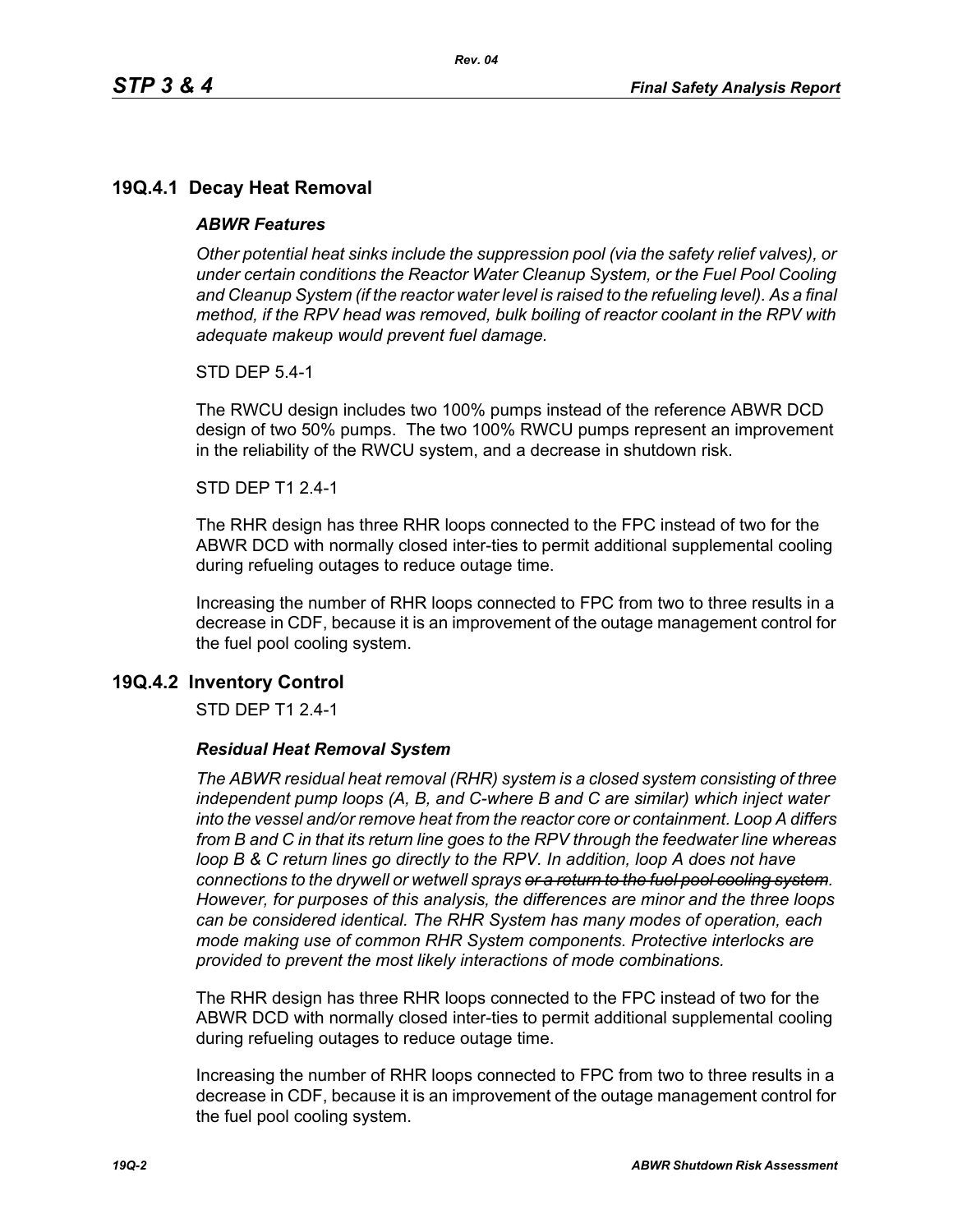## STD DEP 6C-1

The ECCS suction strainer departure meets NRC requirements and does not result in an increase in the shutdown risk profile.

## **19Q.4.4 Electrical Power**

## *ABWR Features*

*In the event that one phase of the main transformer were to fail, an installed spare is available to return the preferred source of offsite power to service without the need to procure and deliver a new transformer.*

**STP DFP 1 1-2** 

The STP FSAR is for a dual unit site (STP 3 & 4) compared with the ABWR DCD which is for a single unit site. The shared systems between the STP 3 & 4 (e.g., Fire Protection is credited in the shutdown risk evaluation) do not result in any changes to the assessed risk associated with shutdown conditions because the expected frequency for units being in a shutdown condition and requiring backup cooling from the fire protection system is extremely small.

STD DEP 8.3-1

The STP design incorporates two Reserve Auxiliary Transformers (RATs) in place of the ABWR DCD design that has a single RAT. The two RATs afford greater reliability for offsite AC power and therefore, decrease the frequency of a LOOP event.

STD DEP T1 2.12-2

Increasing the number of divisions from three (Div I, II, and III) to four (Div I, II, III, and IV) for Class 1E AC Safety-Related Interruptible Instrument Power improves reliability of the safety-related Distributed Control and Information System (DCIS) Division IV, but has no affect on the STP 3&4 PRA. and reduces the probability of mitigationsystem failure.

# **19Q.6 Flooding and Fire Protection**

STD DEP T1 3.4-1

#### *Plant Layout*

*A major difference between the ABWR and current reactor designs is that due to the multiplexing* data communication functions *of plant systems, there is no need for a cable spreading room. This removes a significant source of potential fires that could lead to core damage both during normal plant operation and shutdown conditions.*

#### *Systems*

*All divisions are present in the control room and this cannot be avoided. The remote shutdown panel provides redundant control of the DHR and ECCS functions from*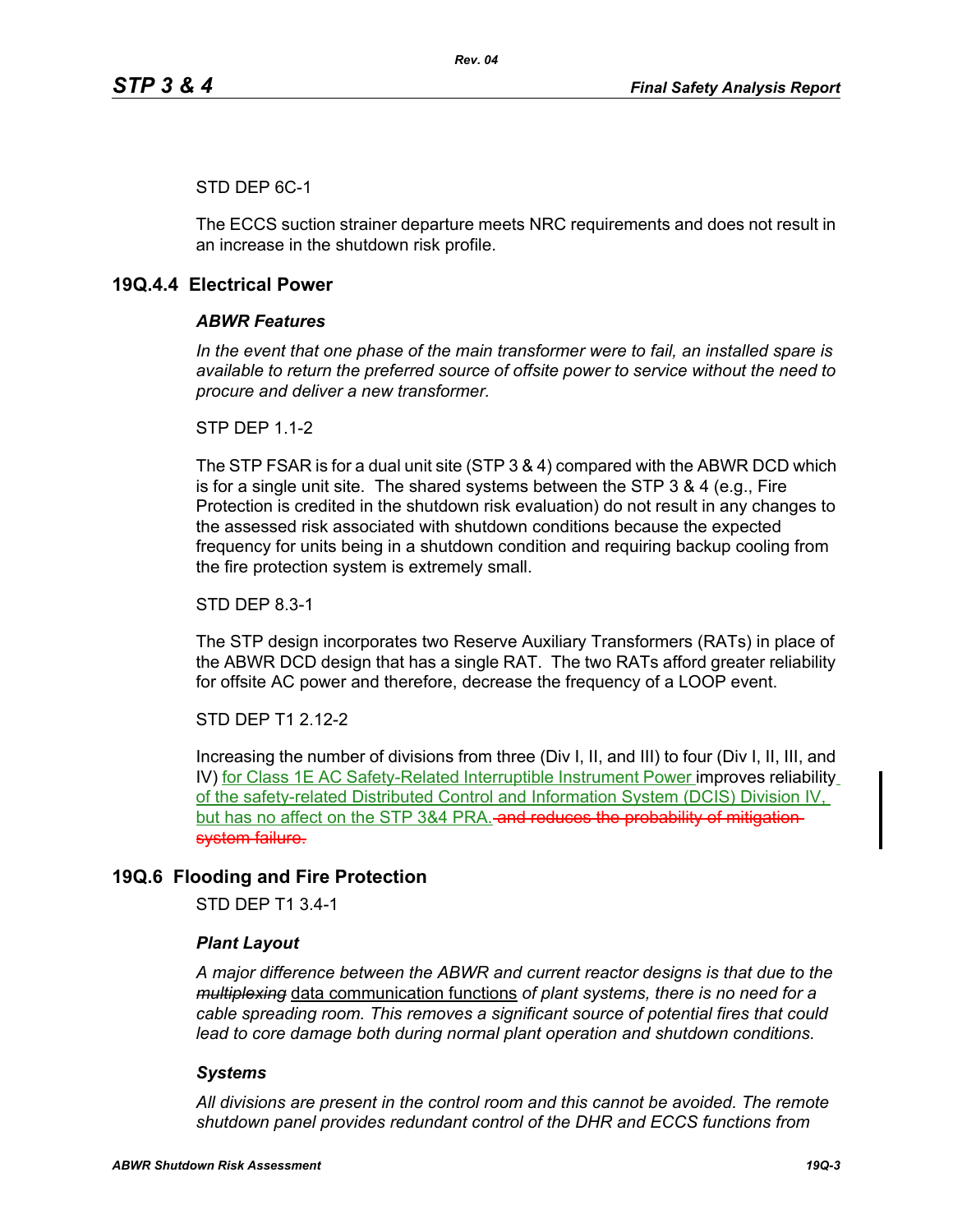*outside of the control room. The controls on the remote shutdown panel are hard wired to the field devices and power supplies. The signals between the remote shutdown panel and the control room are multiplexed* communicated *over fiber optic cables so that there are no power supply interactions between the control room and the remote shutdown panel.*

## *Flooding*

The following is a site-specific supplement.

*Many of the features that are designed to mitigate fires also serve to protect the plant from damage due to flooding. Physical separation of safety divisions not only prevents propagation of fires but also restricts or prevents flooding of safety-related equipment.*  The fire barriers will also prevent water due to flooding from non-divisional sources from entering a divisional area and contain water in the fire area from divisional water sources.

*Other aspects of the ABWR design that minimize the risk from flooding are the practice of not routing unlimited sources of water (e.g., service water) through ECCS room areas and ensuring that other large water sources (e.g., suppression pool) can be contained without damaging equipment in more than one safety division if a flood were to occur.*

*A review has been completed of all ABWR internal flood sources and the results show that during shutdown conditions at least one safety division would be unaffected by water damage for any postulated flood. Features, beside separation, that contribute to this low level of risk are: Adequately sized room floor drains, water level alarms and automatic isolation of flood sources for potentially affected roooms, mounting motors and other electrical equipment at least 20.32 cm above foor level, and using watertight doors. As was discussed under fire protection, administrative controls will be implemented to assure that at least one safety division with intact barriers is available at all times during plant shutdown.* In the ECCS rooms, *The the seals on the doors seat with water pressure from floods outside the room,* which act to minimize leakage past the seals. *With the watertight doors dogged closed, but only a small leakage past the seals is expected from flooding in the ECCS room. Therefore, during shutdown if maintenance tasks require breaching the barriers of two divisions, flooding in the intact division will not cause damage to equipment in all three divisions.* For Reactor Service Water (RSW) pump house floods, the watertight doors for the pump rooms and electrical equipment rooms are capable of withstanding floods from either direction. *Additional detail on the ABWR flood mitigation capability is contained in Appendix 19R*.

## **External Flooding Risk**

STP DEP T1 5.0-1

Appendix 19R presents the analysis performed for external flooding at STP Units 3 & 4 for power operation. The events considered include: The cascading failure of upstream dams on the Colorado River; probable maximum precipitation (PMP) events; main cooling reservoir breach; tsunamis, etc. The breach of the main cooling reservoir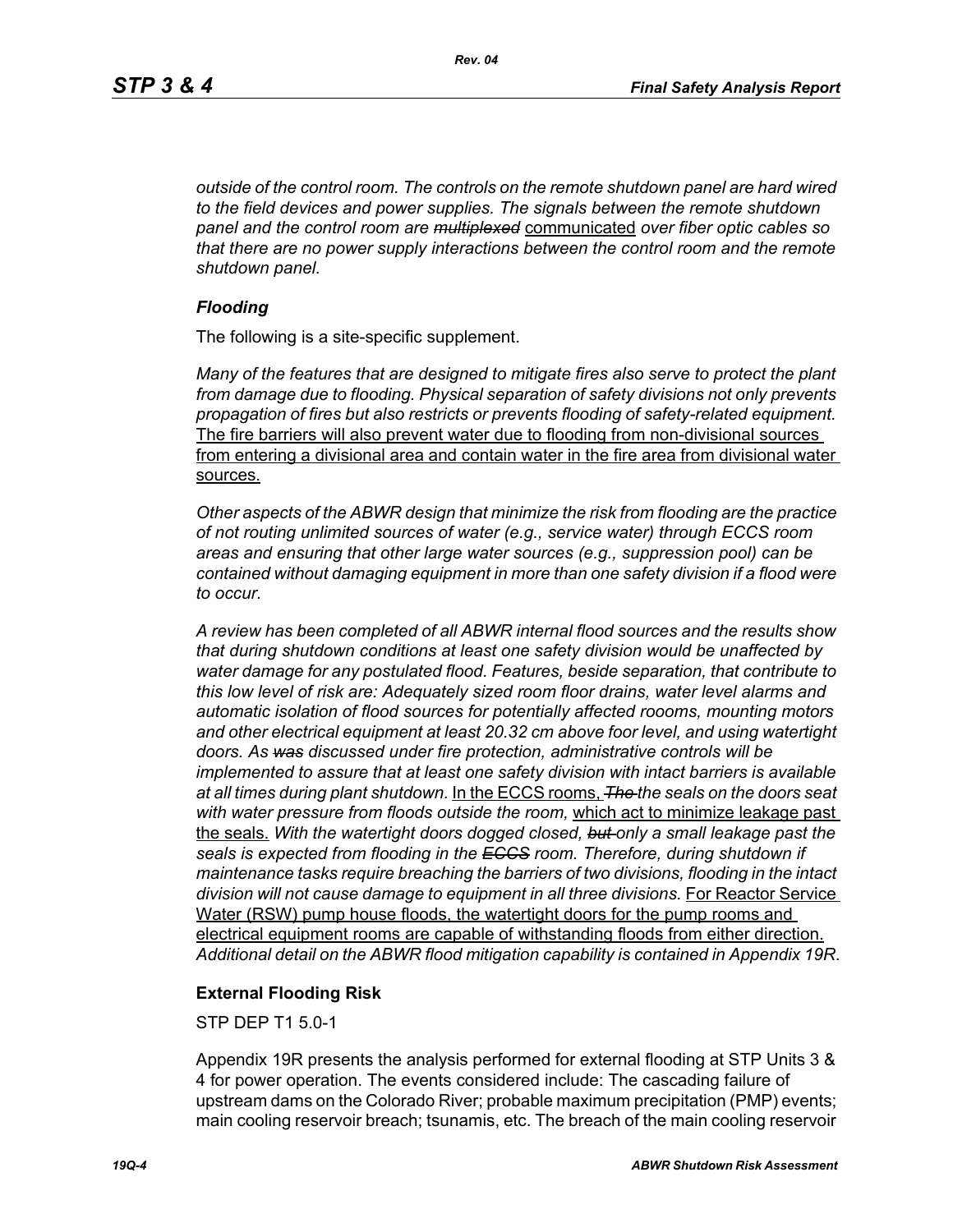*Rev. 04*

is the design basis flood for STP Units 3 & 4. The cascading failure of upstream dams on the Colorado River scenario and the PMP scenario result in water level slightly above grade, but less than the flood level due to the main cooling reservoir breach, and are much more slowly developing floods. If external flood barriers are open or removed and cannot be restored prior to high water levels reaching the site, then core damage is assumed. An operating procedure for severe external flooding will be developed and implemented prior to fuel loading. (COM 19.9-3).

The incremental increase in risk during shutdown due to external flooding is very small due to the fraction of time the plant is in a shutdown condition during a year and the small likelihood of occurrence of an external flood during shutdown conditions. The ABWR DCD remains bounding for shutdown risk.

## **19Q.7.6 Success Criteria**

## *(1) Decay Heat Removal from RPV*

*Recovery of the failed RHR System, use of one of the other two RHR Systems (SDC) or the Reactor Water Cleanup (CUW) System (under certain plant conditions) is sufficient for success. The CUW System capacity is temperature dependent and require requires a single both pumps pump and both nonregenerative heat exchangers (the regenerative heat exchangers must be bypassed). In Mode 5, the Fuel Pool Cooling and Cleanup (FPC) System can be used after the reactor cavity is flooded. FPC alone after 10 days is sufficient to remove all the decay heat. Both FPC pumps and heat exchangers and the supporting systems are required. CUW can remove the entire decay heat 8 days after shutdown.*

STD DEP 5.4-1

The RWCU design includes two 100% pumps instead of the reference ABWR DCD design of two 50% pumps. The two 100% RWCU pumps represent an improvement in the reliability of the RWCU system, and a decrease in shutdown risk.

STD DEP T1 2.4-1

The RHR design has three RHR loops connected to the FPC instead of two for the ABWR DCD with normally closed inter-ties to permit additional supplemental cooling during refueling outages to reduce outage time.

Increasing the number of RHR loops connected to FPC from two to three results in a decrease in CDF, because it is an improvement of the outage management control for the fuel pool cooling system.

## **19Q.7.7.1 Loss of RHR Due to Failure in the Operating RHR System**

STD DEP 10.4-5

*If the failed RHR System cannot be recovered, the operatior could initiate one of the other two RHR Systems, if available, in the shutdown cooling mode (R). If all RHR*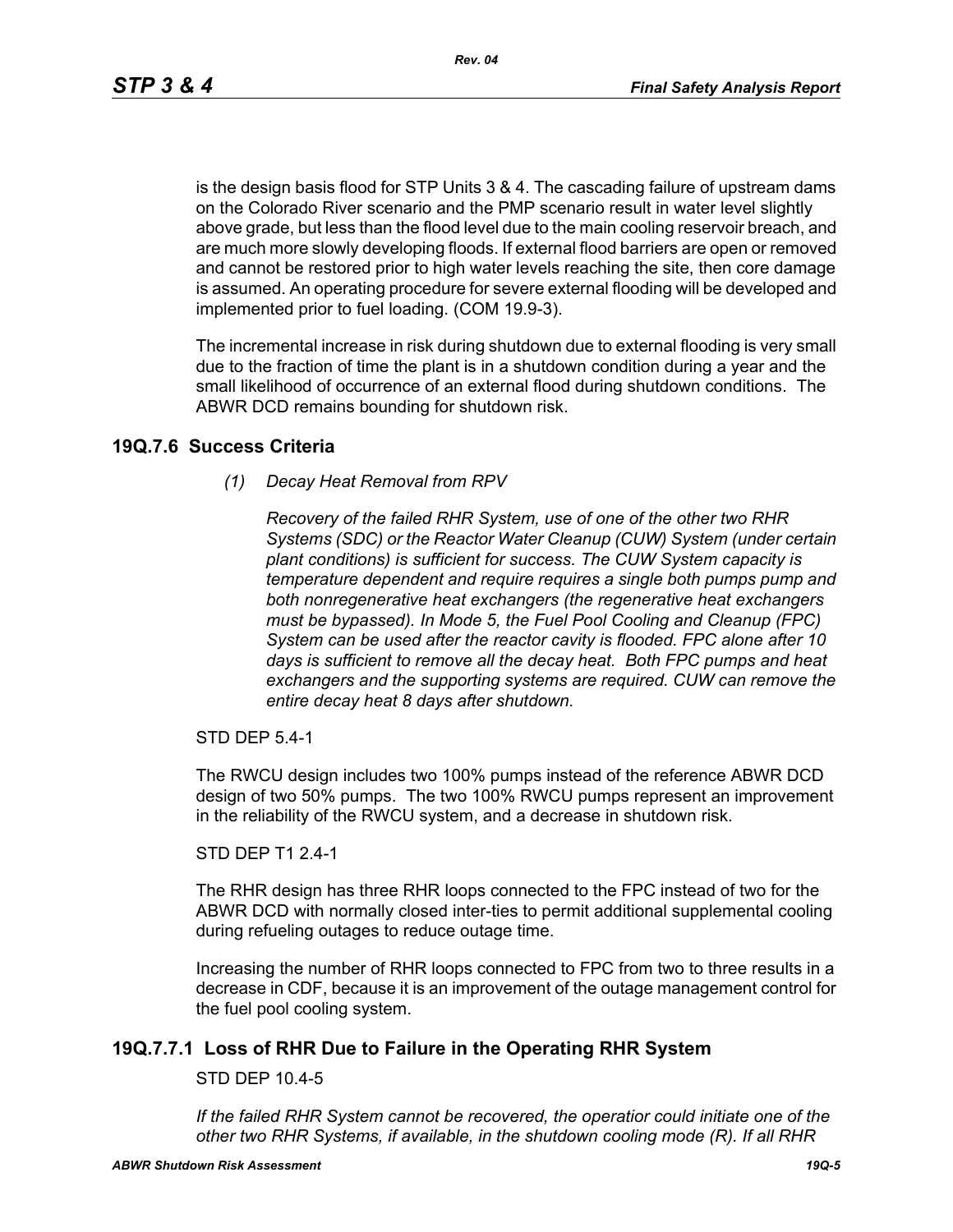*Systems fail, the RPV would pressurize and the main condenser could be made available (V2) by opening the MSIVs, drawing a vacuum in the condenser, and operating the feedwater*, condensate booster *and condensate pumps for makeup.*

## *Loss of RHR in Mode 3 or 4*

*If the main condenser fails or is unavailable, the operator can use the CUW System to remove the decay heat (W2) if the RPV temperature is above 386 K (234°F).*

STD DEP 5.4-1

The RWCU design includes two 100% pumps instead of the reference ABWR DCD design of two 50% pumps. The two 100% RWCU pumps represent an improvement in the reliability of the RWCU system, and a decrease in shutdown risk.

#### *Loss of RHR in Mode 5*

*Figure 19Q-4 shows the event tree for loss of RHR in Mode 5 for 3 - 8 days after shutdown. Figure 19Q-5 shows the event tree for loss of RHR in Mode 5 for the period 8 - 10 days and Figure 19Q-6 shows the event tree for greater than 10 days. The differences in these event trees are that for the period 8 - 10 days CUW alone is success (W2) and beyond 10 days FPC alone (FPC) is success.*

STD DEP T1 2.4-1

The RHR design has three RHR loops connected to the FPC instead of two for the ABWR DCD with normally closed inter-ties to permit additional supplemental cooling during refueling outages to reduce outage time.

Increasing the number of RHR loops connected to FPC from two to three results in a decrease in CDF, because it is an improvement of the outage management control for the fuel pool cooling system.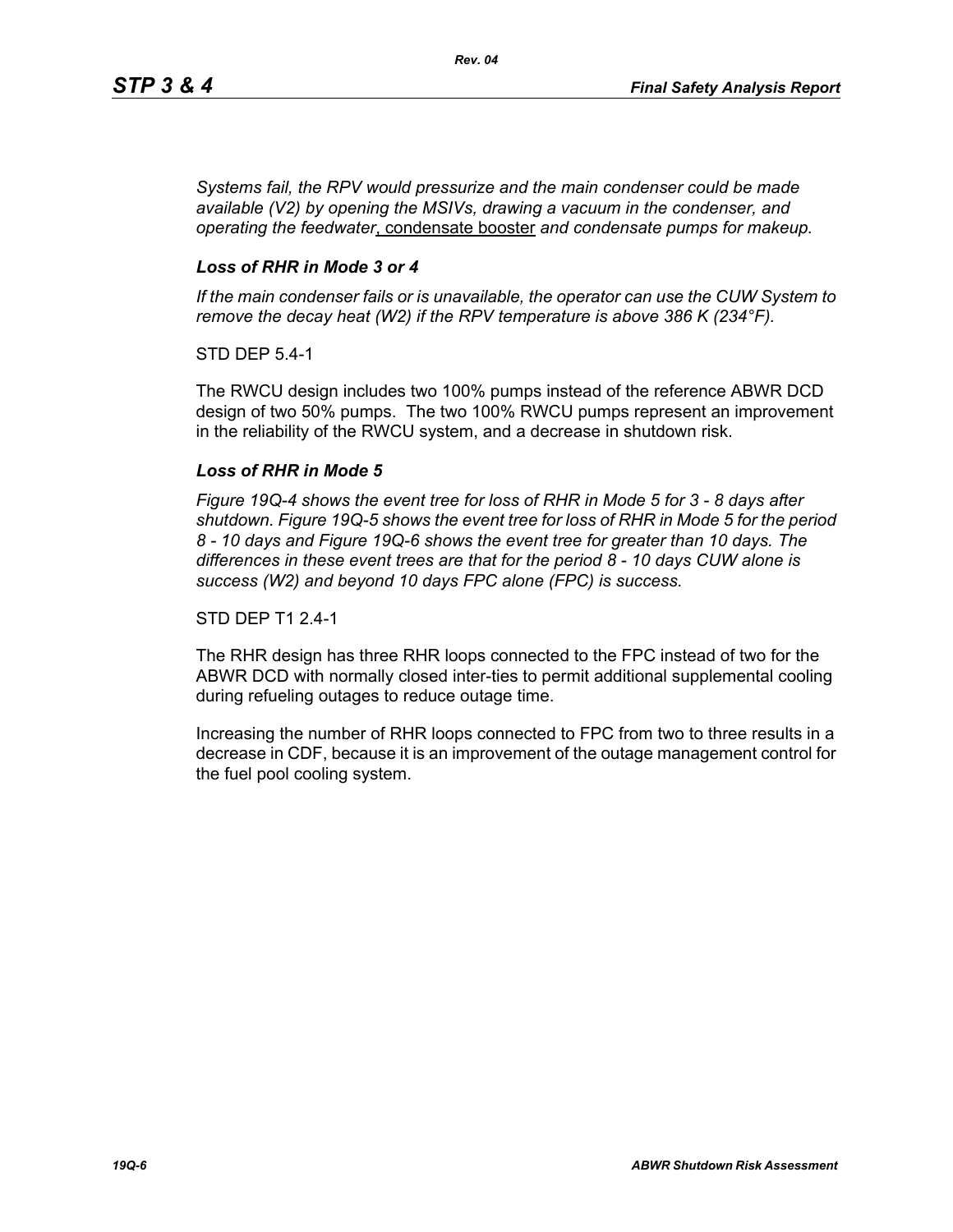| Category                    | <b>Feature</b>                           | <b>Shutdown Risk Capability</b>                                                                                                                                                                                                                                                                                                                                                                                                                                                                                                           |
|-----------------------------|------------------------------------------|-------------------------------------------------------------------------------------------------------------------------------------------------------------------------------------------------------------------------------------------------------------------------------------------------------------------------------------------------------------------------------------------------------------------------------------------------------------------------------------------------------------------------------------------|
| Decay Heat<br>Removal (DHR) | Remote Shutdown Panel (Two<br>Divisions) | Cold Shutdown can be achieved and maintained<br>from outside the control room if the control room<br>is uninhabitable due to fire, toxic gas, or other<br>reasons. The remote shutdown panel is powered<br>by Class 1E power to ensure availability<br>following a Loss Of Preferred Power (LOPP).<br>Controls are hard wired and thus not dependent<br>on multiplexing data communication systems. A<br>minimum set of monitored parameters and<br>controls are included to ensure the ability to<br>achieve and maintain cold shutdown. |

| Table 19Q-1 ABWR Features That Minimize Shutdown Risk |  |  |  |  |  |  |  |
|-------------------------------------------------------|--|--|--|--|--|--|--|
|-------------------------------------------------------|--|--|--|--|--|--|--|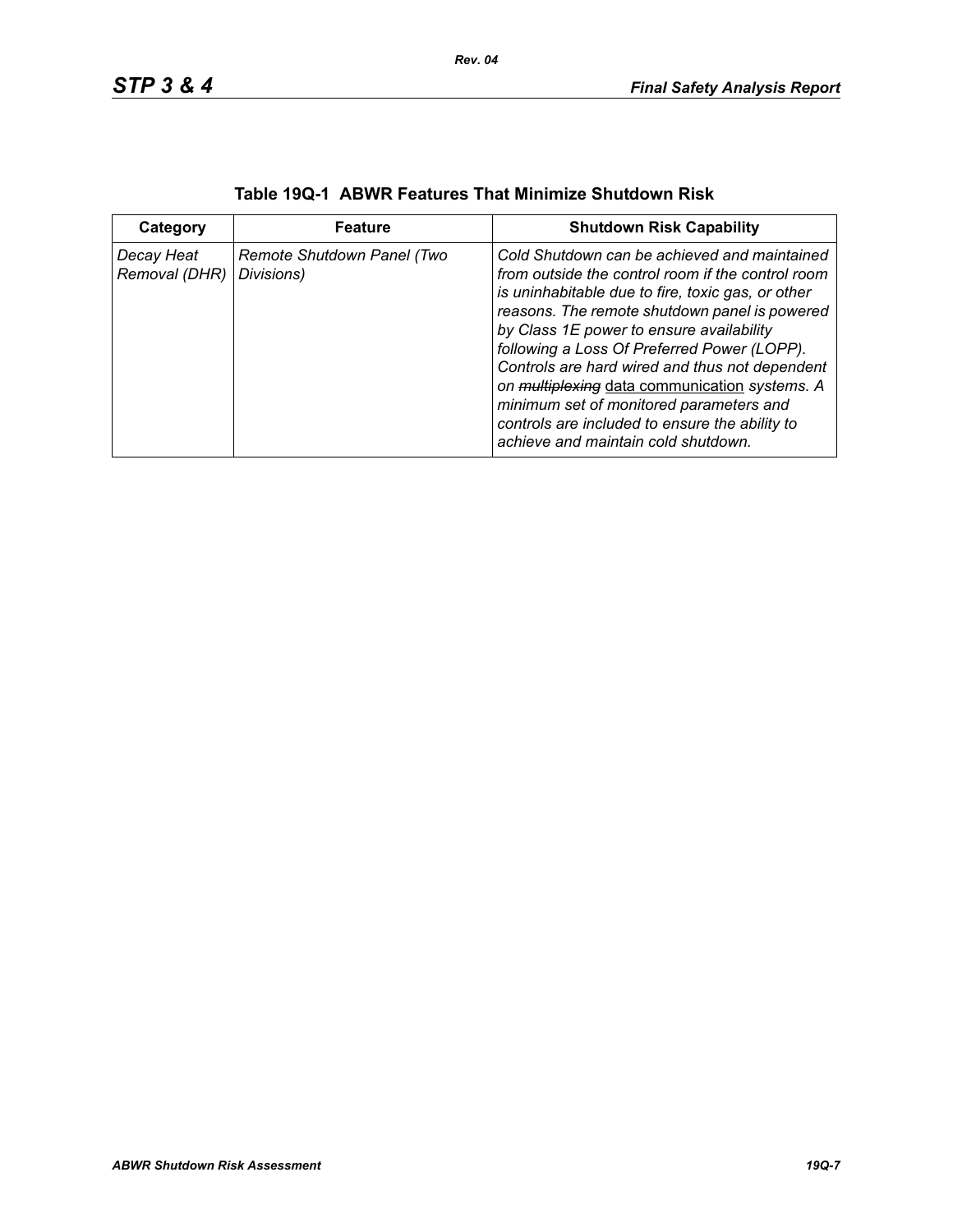| Category                        | <b>Feature</b>                                         | <b>Shutdown Risk Capability</b>                                                                                                                                                                                                                                                           |
|---------------------------------|--------------------------------------------------------|-------------------------------------------------------------------------------------------------------------------------------------------------------------------------------------------------------------------------------------------------------------------------------------------|
| Reactor<br>Inventory            | Feedwater, Condensate Booster,<br>and Condensate Pumps | Three Four electric driven pumps that can be<br>used during shutdown for makeup.                                                                                                                                                                                                          |
|                                 | <b>High Pressure/Low Pressure</b><br><b>Interlocks</b> | Controls position of RHR valves to ensure that<br>the RHR is not exposed to pressures in excess<br>of its design pressure.                                                                                                                                                                |
|                                 | <b>Makeup Sources</b>                                  | Multiple sources of RPV makeup are potentially<br>available while the plant is shutdown (e.g., main<br>condenser hotwell, condensate storage tank,<br>suppression pool, control rod drive system, AC-<br>independent Water Addition System.                                               |
|                                 | No Recirculation Piping                                | Elimination of Recirculation piping external to<br>RPV reduces probability of LOCA during normal<br>operations and while shutdown.                                                                                                                                                        |
|                                 | <b>RPV Level Indication</b>                            | Permanently installed RPV water level indication<br>for all modes of shutdown. Redundant sensors<br>use two-out-of-four logic configuration to ensure<br>high reliability.                                                                                                                |
| Containment<br><b>Integrity</b> | Containment                                            | Reinforced concrete structure surrounds RPV to<br>withstand LOCA loads and contain radioactive<br>products from potential accidents during hot<br>shutdown. Secondary containment permits<br>isolation and monitoring all potential radioactivel<br>leakage from the primary containment. |
|                                 | <b>Standby Gas Treatment System</b>                    | Removes and treats contaminated air from the<br>secondary containment following potential<br>accidents.                                                                                                                                                                                   |
|                                 | <b>Reactor Building Isolation Control</b>              | Automatically closes isolation dampers on<br>detection of high radiation. These dampers are<br>potential leakage paths for radioactive materials<br>to the environs following breach of nuclear<br>system barriers or a fuel handling accident.                                           |

# **Table 19Q-1 ABWR Features That Minimize Shutdown Risk (Continued)**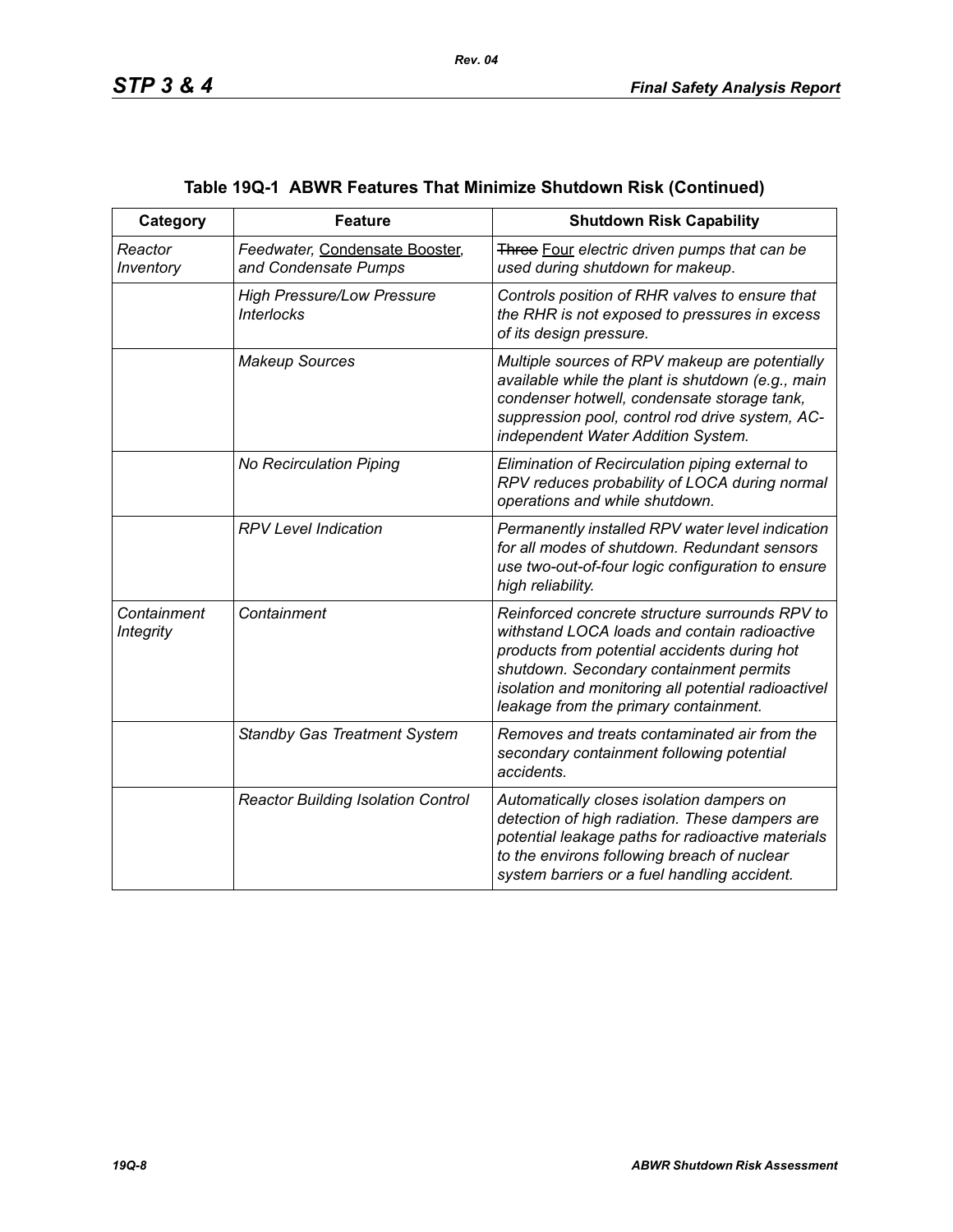| Category | Feature                              | <b>Shutdown Risk Capability</b>                                                                                                                                                                               |
|----------|--------------------------------------|---------------------------------------------------------------------------------------------------------------------------------------------------------------------------------------------------------------|
|          | Electrical Power 3 Diesel Generators | One diesel for each safety division. Independent,<br>both electrically and physically, of each other to<br>minimize common mode failure. Allows for diesel<br>maintenance while still maintaining redundancy. |
|          | <b>Combustion Turbine Generator</b>  | Redundant and diverse means of supplying<br>power to safety and non-safety buses in event of<br>loss of offsite power and diesel generator<br>failures.                                                       |
|          | 2 Sources of Offsite Power           | Reduces risk of LOPP due to equipment failure<br>or operator error.                                                                                                                                           |
|          | <b>Electrical Cable Penetrations</b> | Will prevent propagation of fire damage and<br>water from postulated flooding sources.                                                                                                                        |
|          | 4 Divisions of DC Power              | Electrically and physically independent. Includes<br>batteries and charges. Diverse means of<br>electrical power for control circuits and<br>emergency lighting.                                              |

| Table 19Q-1 ABWR Features That Minimize Shutdown Risk (Continued) |  |  |
|-------------------------------------------------------------------|--|--|
|                                                                   |  |  |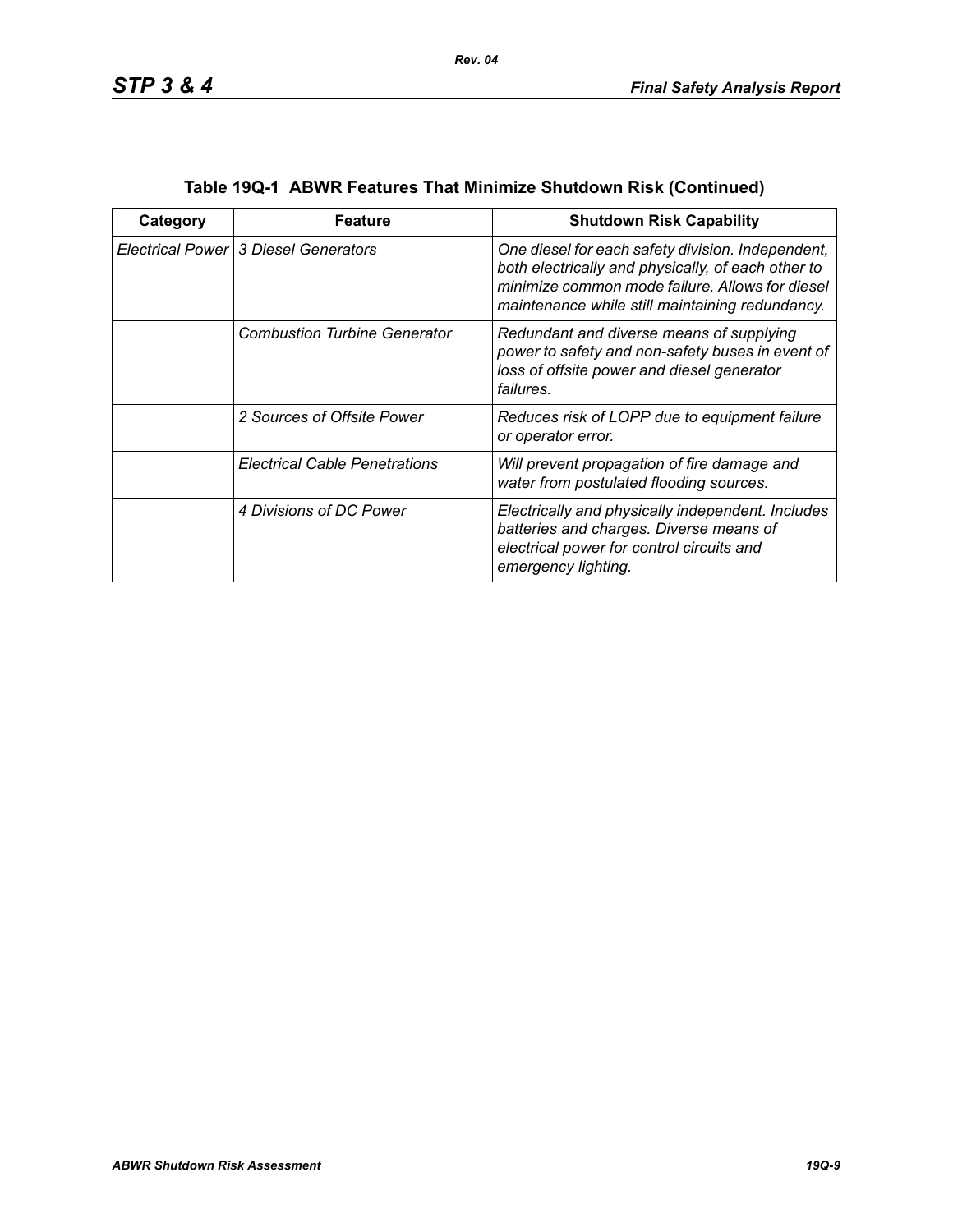| Category            | <b>Feature</b>                                                | <b>Shutdown Risk Capability</b>                                                                                                                                                                                                                                                                                                                                                                                                                                                                                                                                                                                                                                                                                                                                                                                                                                                                                                                                                                                                                                               |
|---------------------|---------------------------------------------------------------|-------------------------------------------------------------------------------------------------------------------------------------------------------------------------------------------------------------------------------------------------------------------------------------------------------------------------------------------------------------------------------------------------------------------------------------------------------------------------------------------------------------------------------------------------------------------------------------------------------------------------------------------------------------------------------------------------------------------------------------------------------------------------------------------------------------------------------------------------------------------------------------------------------------------------------------------------------------------------------------------------------------------------------------------------------------------------------|
| Flooding<br>Control | <b>Flood monitoring and Control</b>                           | Reactor building, control building, RSW pump<br>house, and turbine building flooding is monitored<br>and alarmed in the control room. This alerts the<br>operator to potential flooding during shutdown.<br>Many flood sources (e.g., HVAC, EDG Fuel) are<br>relatively small volume and are self limiting.<br>Operation of the fire water system is alarmed in<br>the control room to help the operator differentiate<br>between a break in the fire water system and the<br>need to extinguish a fire. Larger sources are<br>mitigated by means of, equipment mounted at<br>least 20.32 cm off the floor, floor drains,<br>watertight doors, pump trips, valves closing, anti-<br>siphon capability, or operator actions except at<br>the steam tunnel interface.                                                                                                                                                                                                                                                                                                           |
|                     | Room Separation                                               | The three divisions of ECCS are physically<br>separated and self contained within flooding<br>resisitant walls, floors, and doors. ECCS wall<br>penetrations located below the highest potential<br>flood level in the reactor building first floor<br>corridor will be sealed to prevent water entering<br>the ECCS room from the corridor. No external<br>potential flooding sources are routed through the<br>ECCS rooms and potential flooding sources in<br>other rooms will not overflow into the ECCS<br>rooms and cause damage to ECCS electrical<br>equipment. If ECCS flood barriers must be<br>breached during shutdown, administrative<br>controls ensure that at least one ECCS division<br>is operable and all barriers in that division are<br>maintained intact.<br>RSW pump house divisions are separated into<br>separate flood protected divisions. If RSW flood<br>barriers must be breached during shutdown,<br>administrative controls ensure that at least one<br>RSW division is operable and all barriers in that<br>division are maintained intact. |
| Fire<br>Protection  | Multiplexed systems<br>Data Communication<br><b>Functions</b> | Eliminates the need for a cable spreading room<br>which is a major fire concern in most plants.                                                                                                                                                                                                                                                                                                                                                                                                                                                                                                                                                                                                                                                                                                                                                                                                                                                                                                                                                                               |

# **Table 19Q-1 ABWR Features That Minimize Shutdown Risk (Continued)**

*Rev. 04*